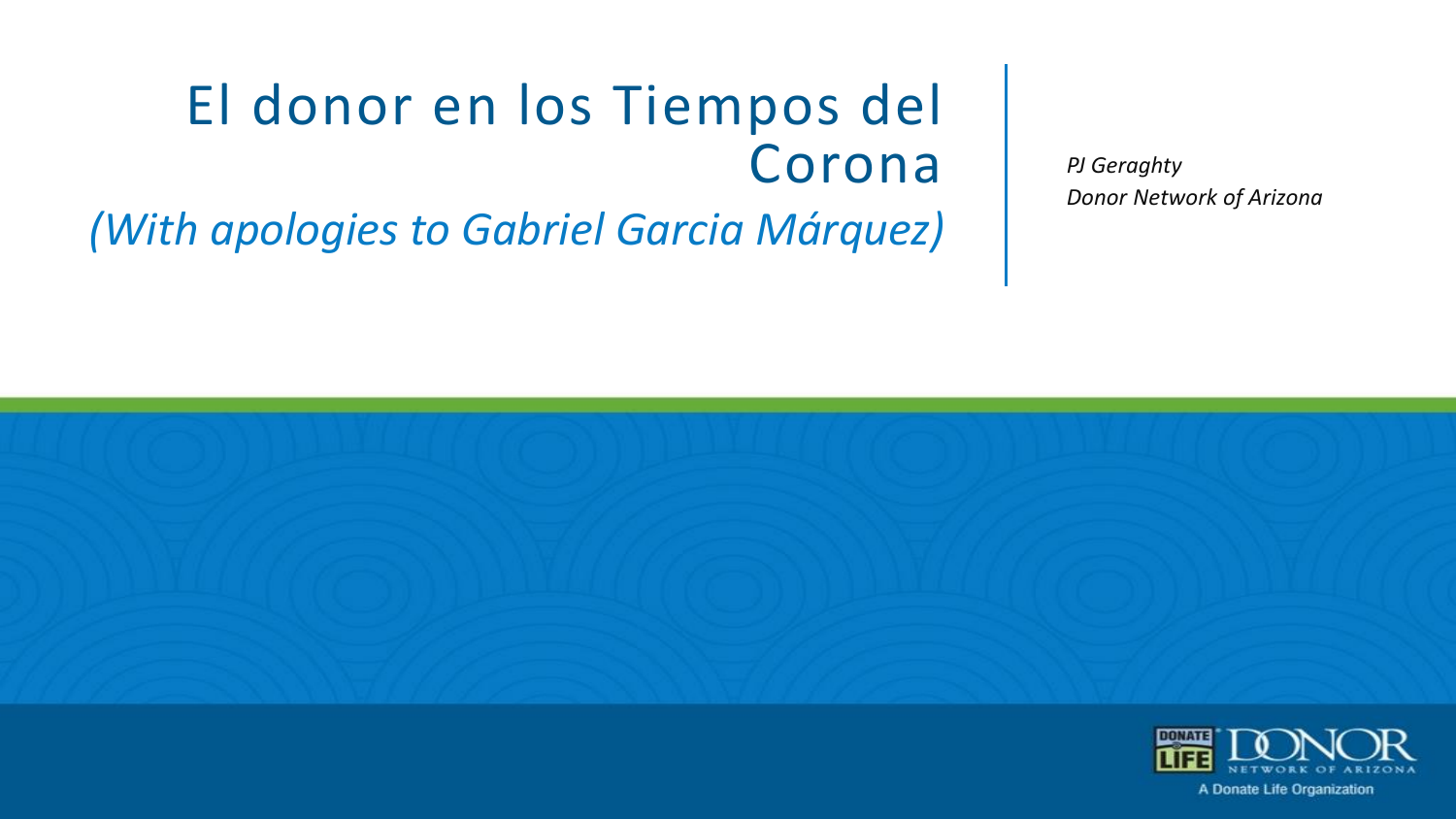## Warnings…

- Reports from China began in late December 2019
- 1st USA case identified mid-January 2020
- 1st AZ case identified 1/26/2020
- No public concern in the US until late February
- DNA closed its offices 3/16/2020

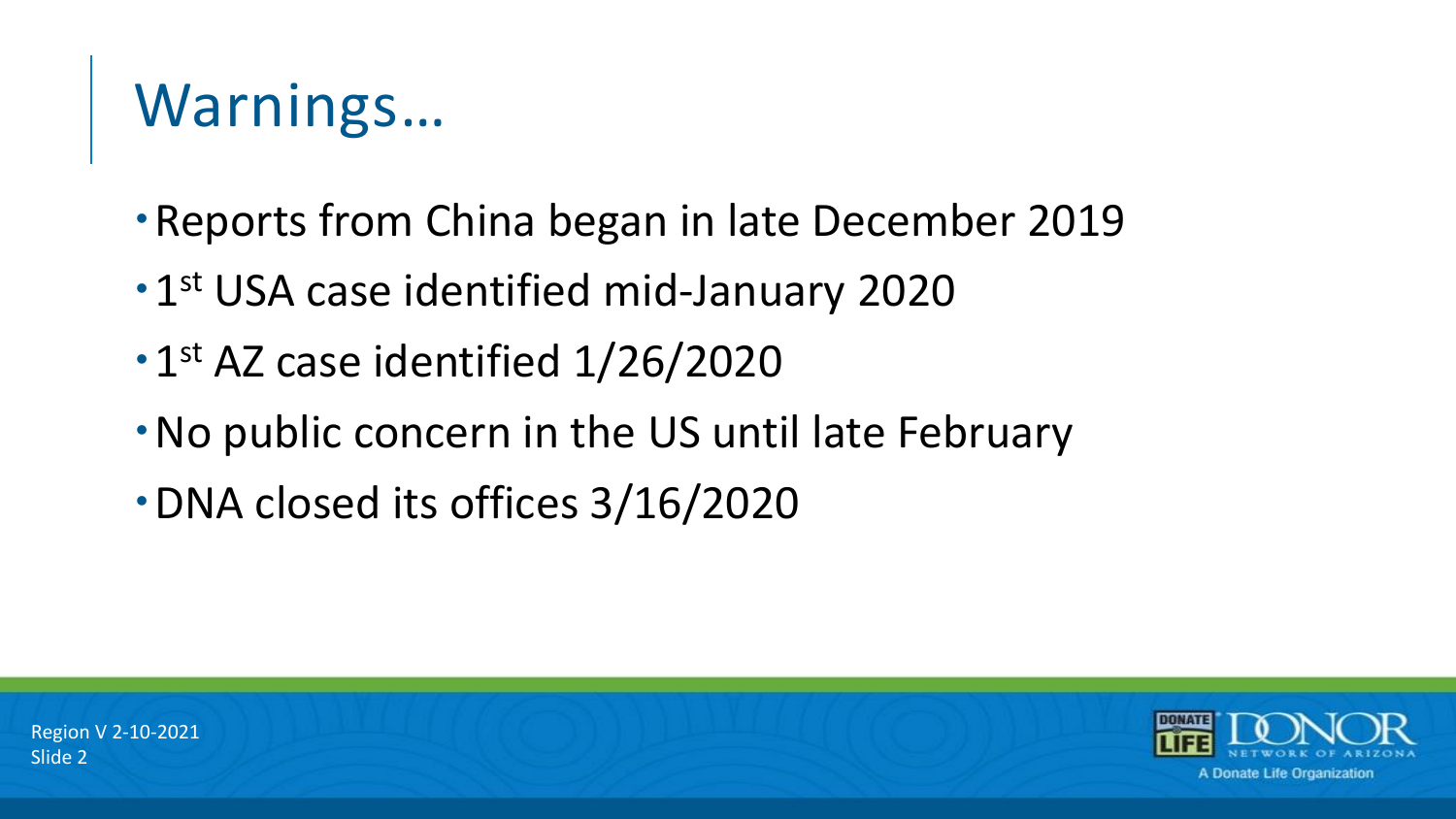### Initial operations

- Rapid change to remote services
- Daily conference calls with leadership and departments
- Reduced response to organ referrals
- Tissue processors inconsistent with acceptance
- Staff concerns

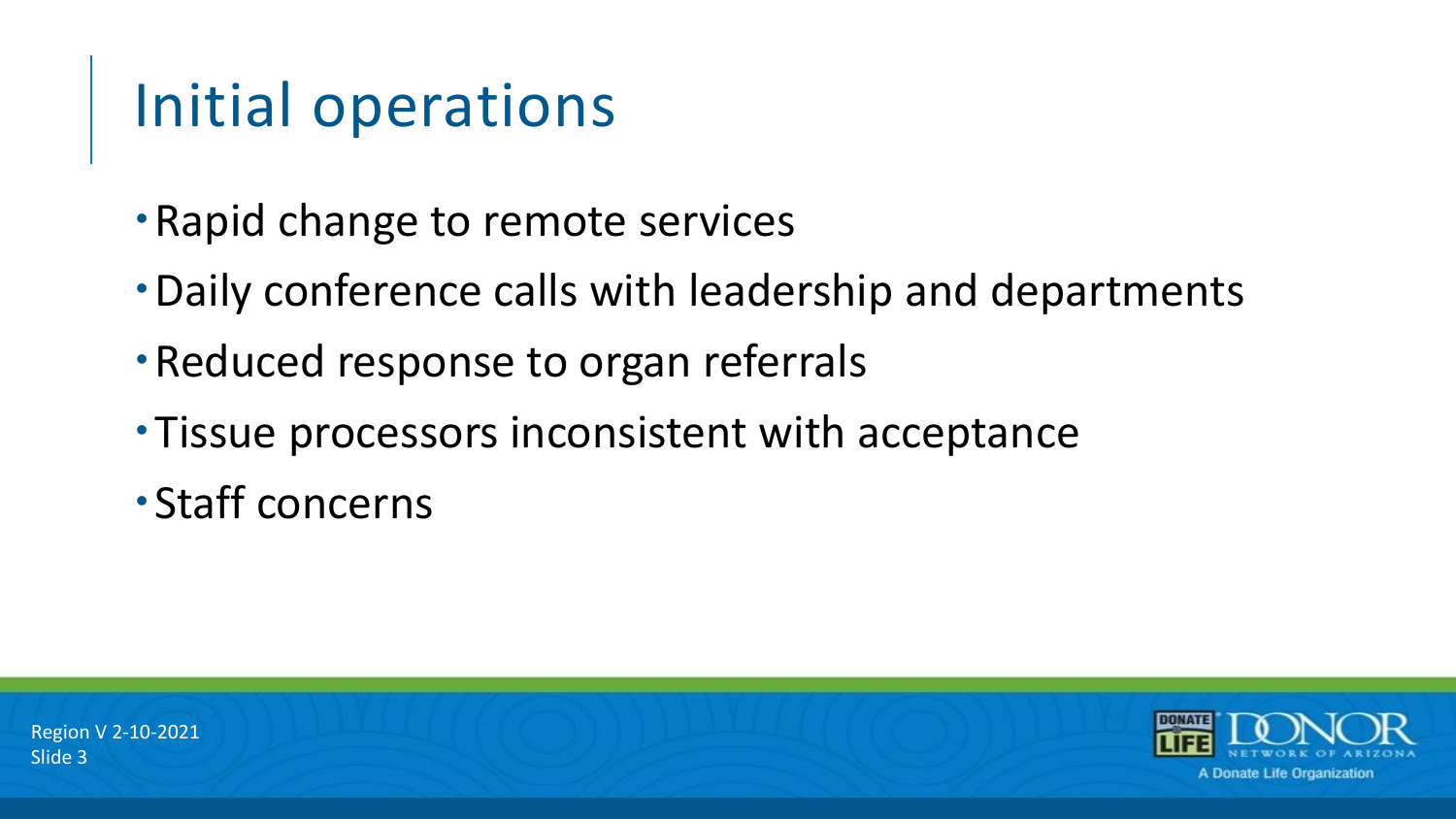# Staff Safety

- Deployed an online survey tool to guide staff on identifying illness
- Very clear guidance on prevention
- Early requirement for in-office masking
- Approximately 40 staff with confirmed COVID-19 infection
- NO intra-office transmission

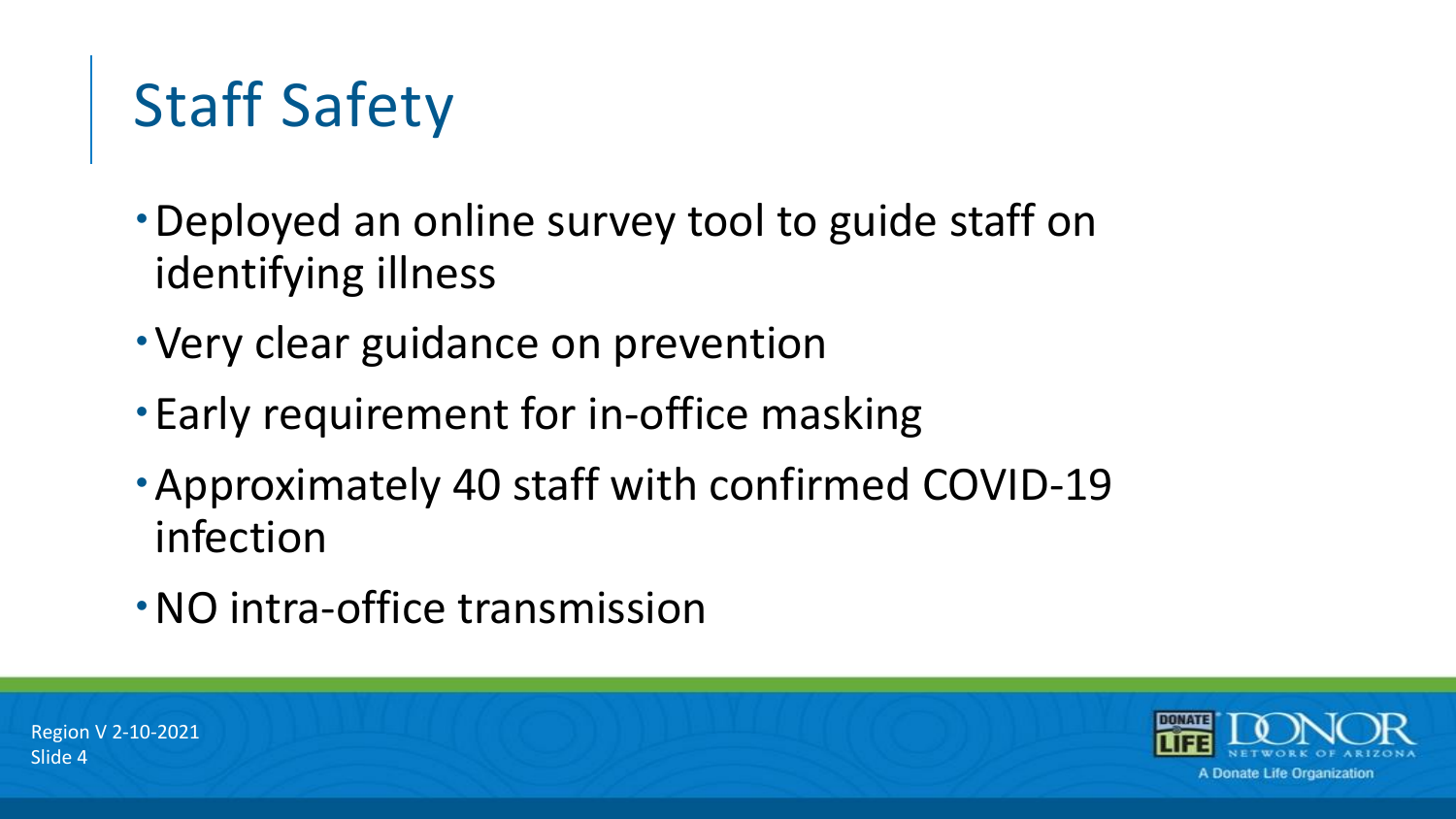## Staff retention

- NO LAYOFFS
	- Some positions not replaced even today
- Hourly staff were guaranteed 80 hours per pay period through the end of 2020
- Identified areas that under-utilized staff could contribute

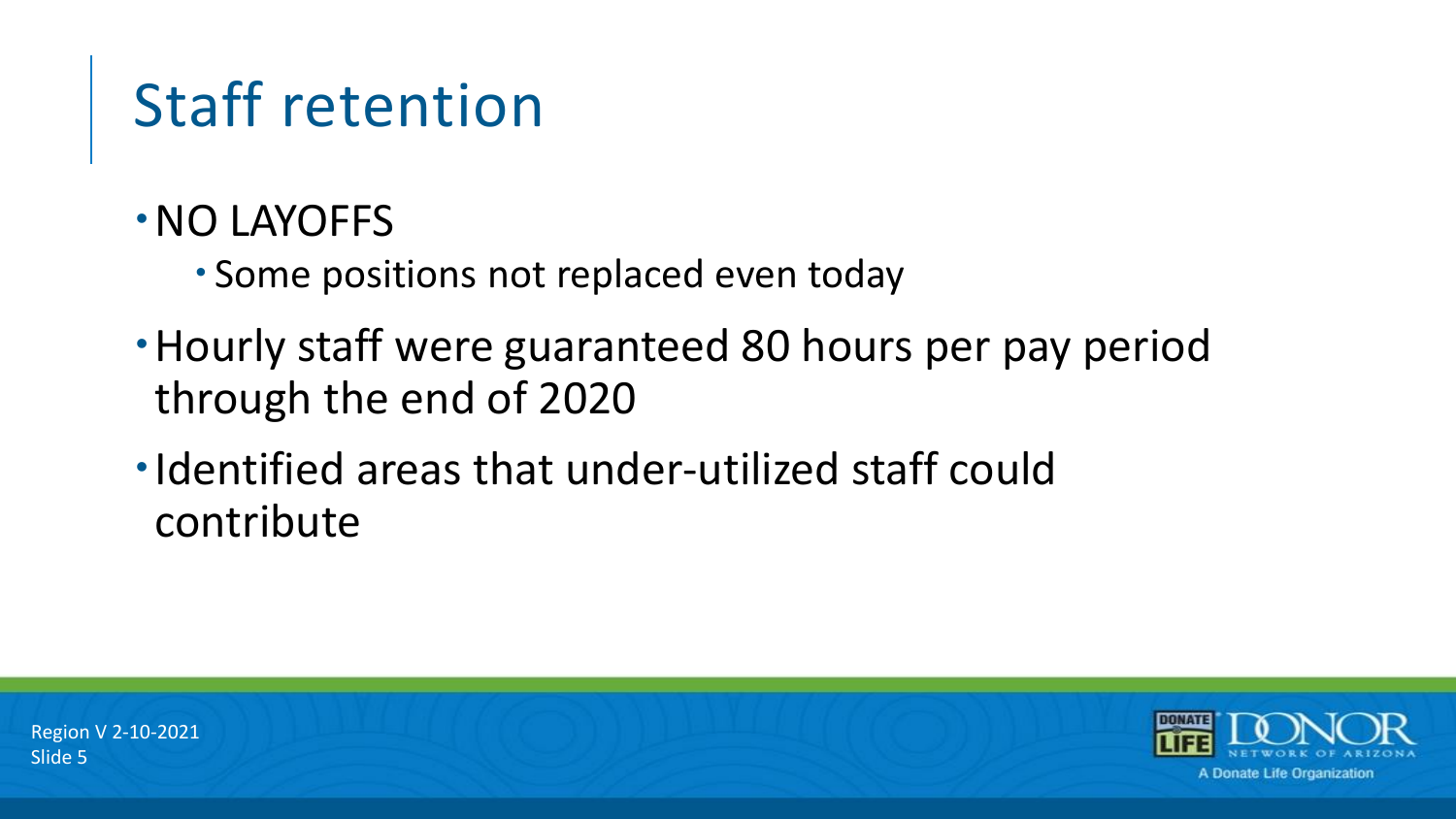### PPE Shuffle

- Purchasing coordinator bought all the masks he could
	- N95s restricted quickly
- Sent N95s, face shields, and goggles to all field staff
- Staff member sewed reusable multi-layer cloth masks for all staff

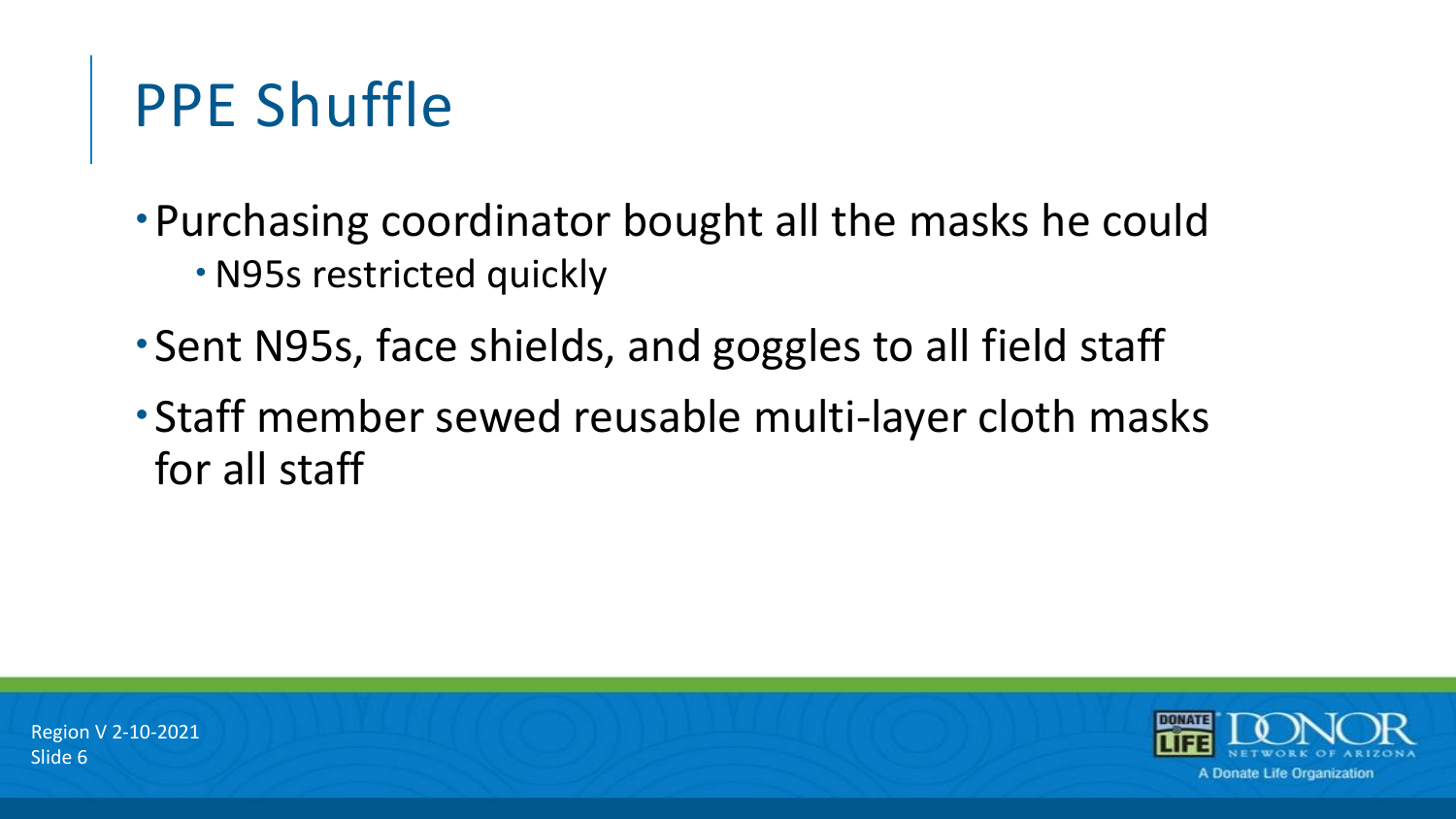### Settled into routine

- Non-clinical staff worked from home
- Call center, tissue recovery, HLA staff worked from office
- Organ, DFS, HD staff responded to hospitals for EOL discussions
- Quickly adapted to our new virtual reality

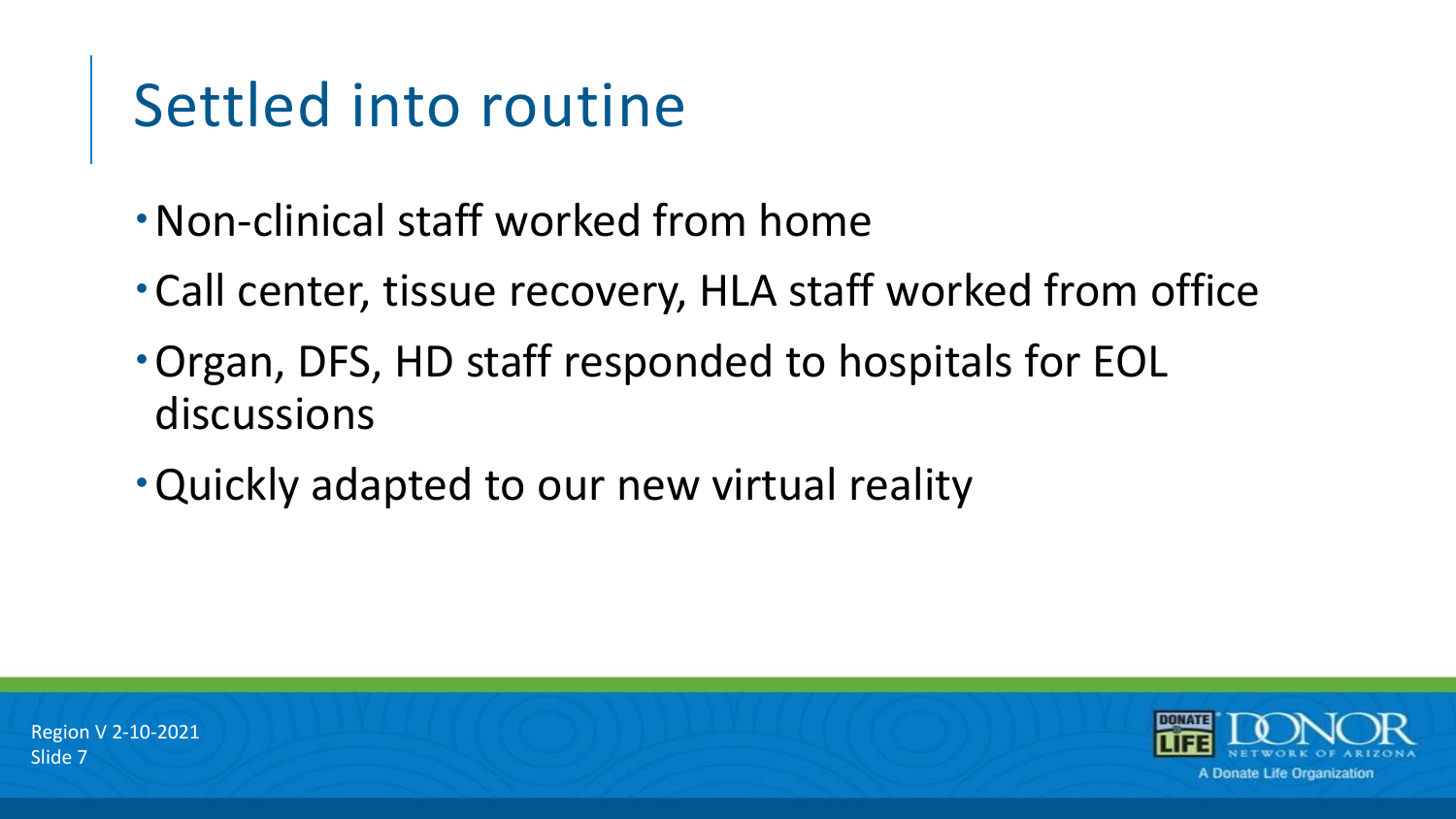

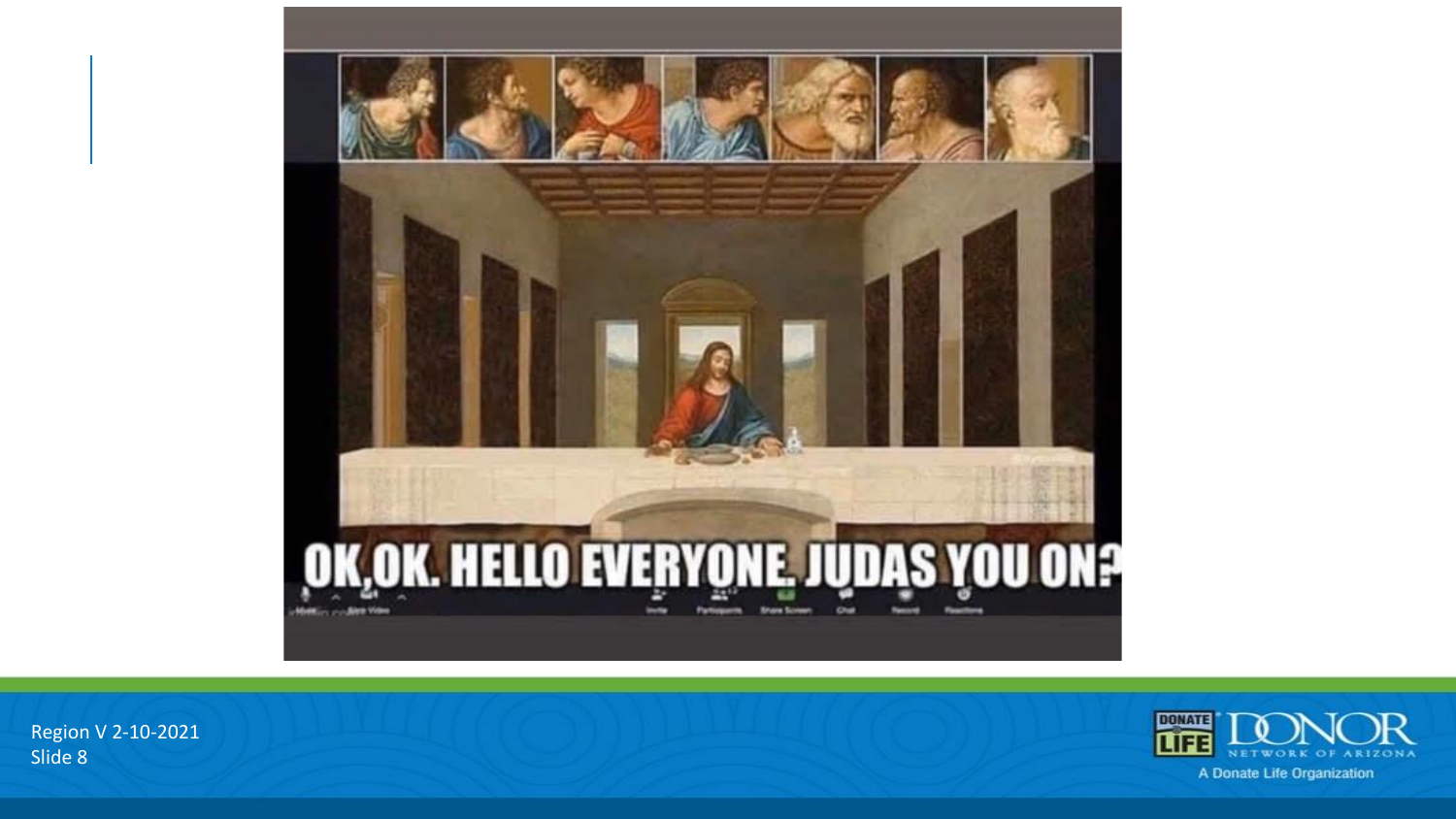#### And this little detail…



A Donate Life Organization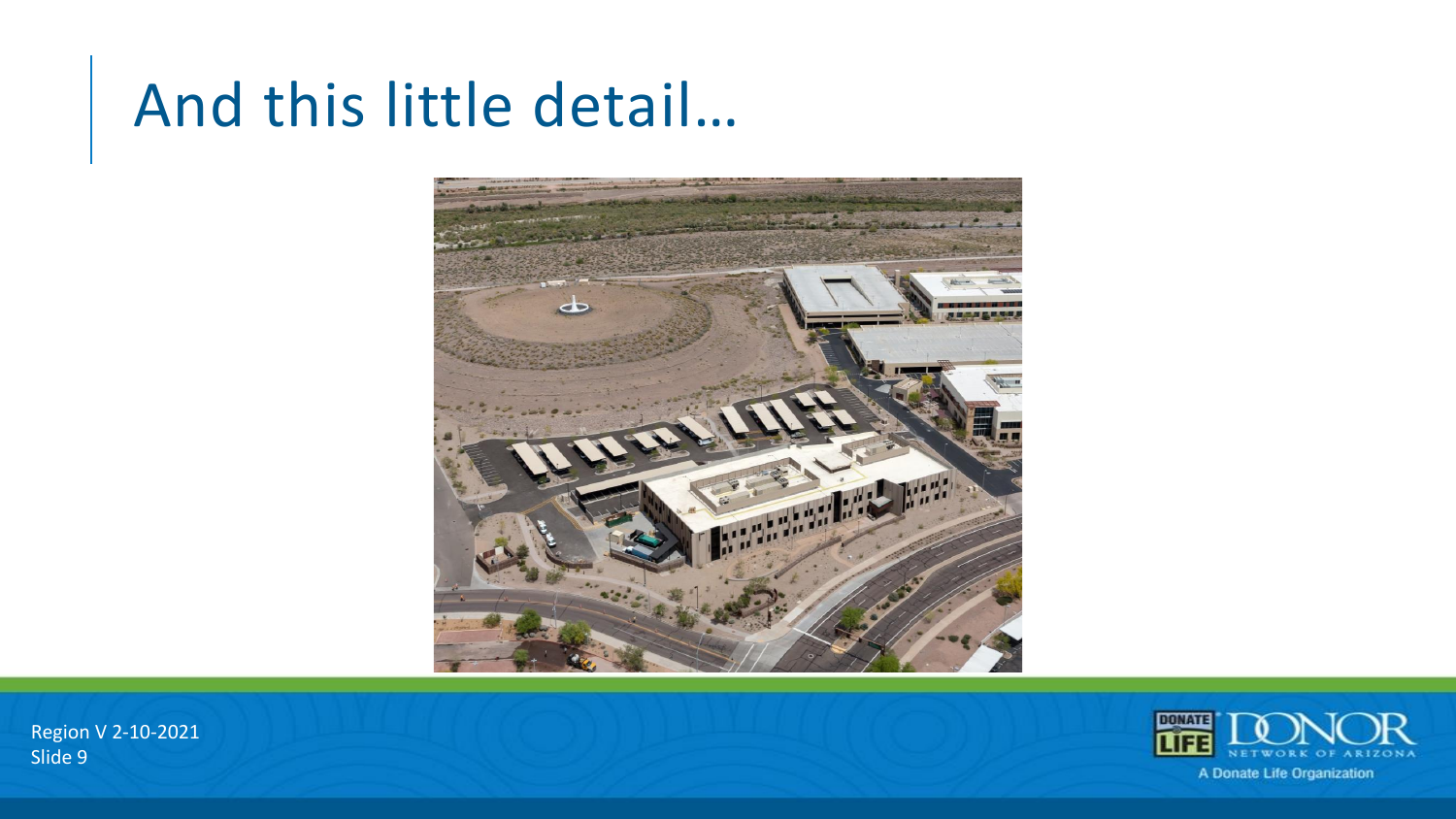### Donors

- Quickly established communication with key contacts in hospitals
- Emphasized our commitment to keep donation happening
	- No real evidence of potential donors being de-escalated
- Identified hospitals willing to accept donor transfers if other hospitals filled up
- Attempted (without success) to identify a SDS center for donor transfers

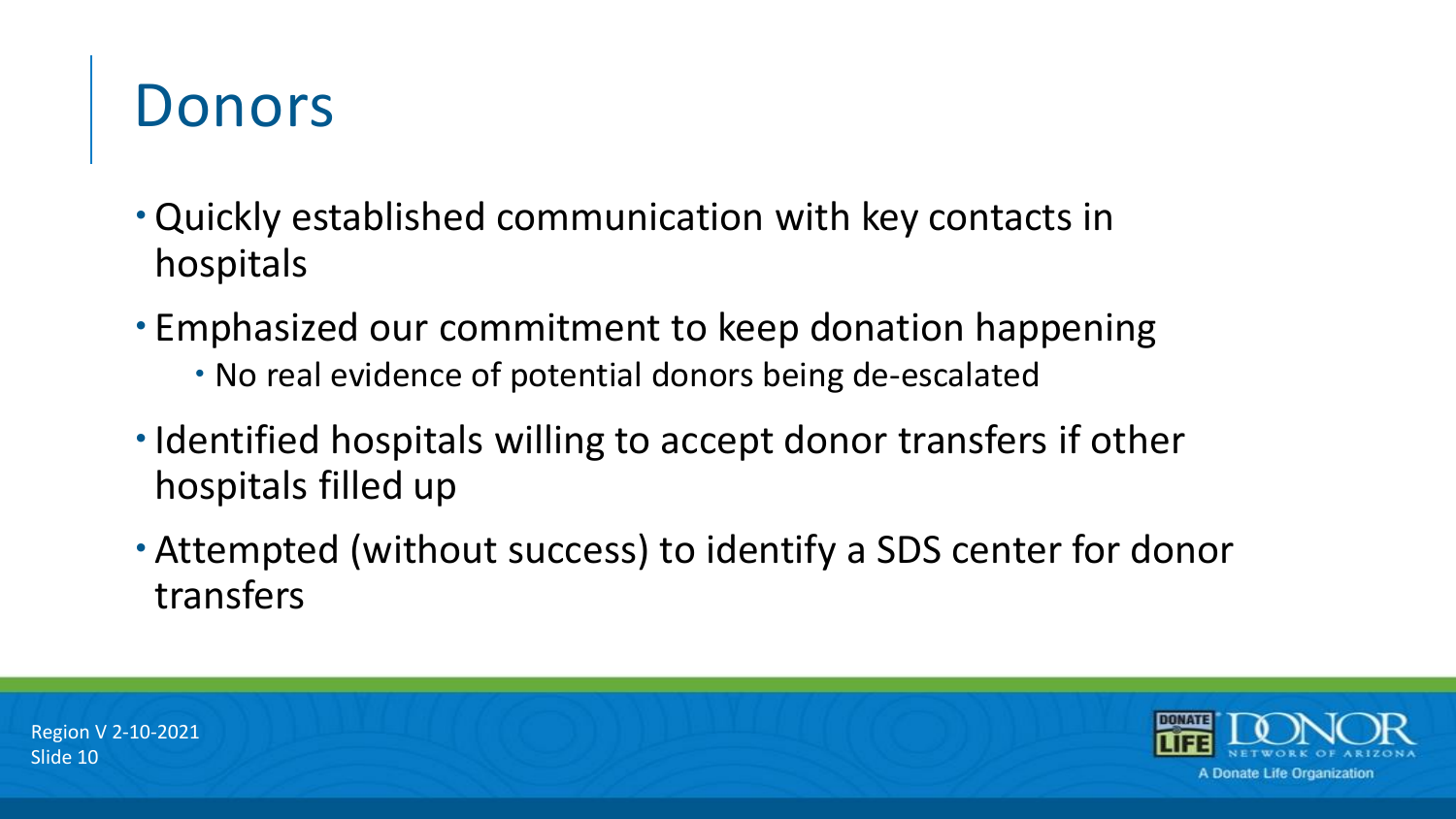## Family care

- Staff initially restricted in hospitals
- Family visitation restricted or prohibited
- Rapid transition to phone conversations
	- 7% 4Q19 to 60% in 2Q20 (currently ~40%)
	- Overall conversion rate largely unchanged
- Increased incidence of short-notice withdrawal of support

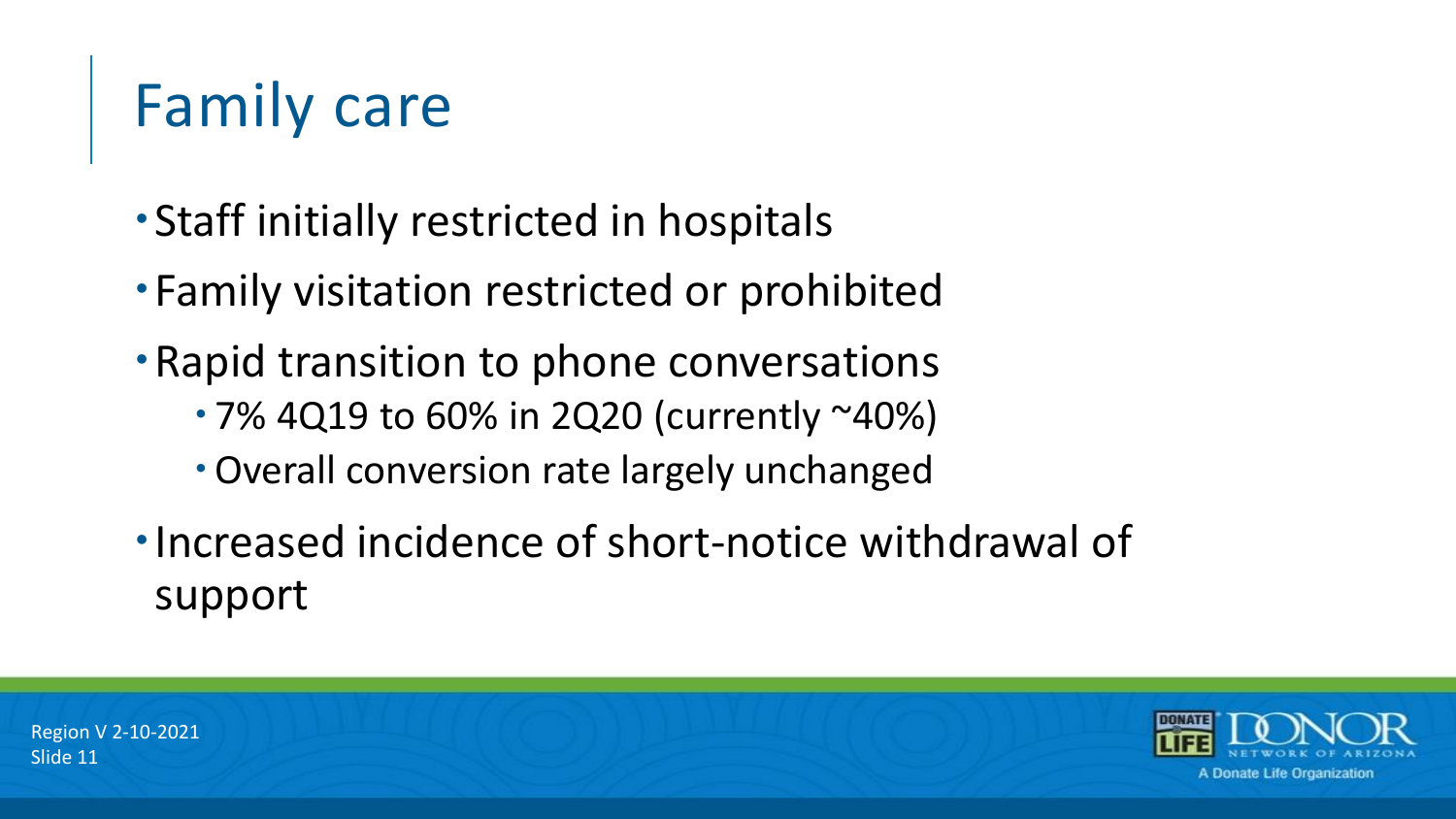#### Donor Management

- Very fast transition to testing as a requirement
- Different programs had different requirements for testing (NP vs BAL etc.)
- •Initial testing slow and unreliable, thus even slower
- Required lots of senior leadership involvement

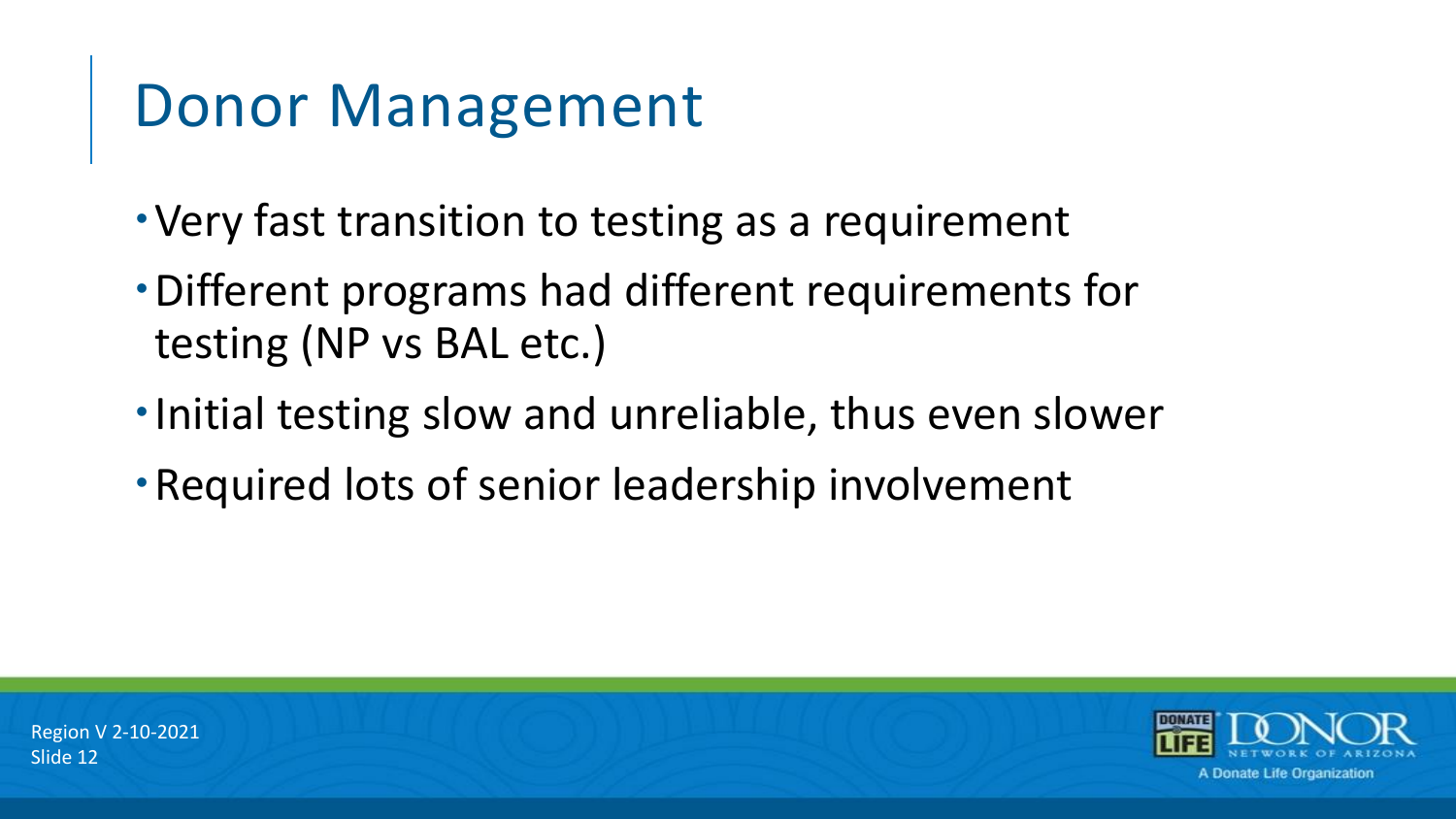#### SARS-CoV-2 RT-PCR Donor Testing

- **.** Initially sending to VRL in Kansas City
- Quickly identified Mayo Clinic Hospital as a local option
- Refined the process to allow for online ordering and reporting
- Shared our need for BAL specimen testing; Mayo developed reliable system to complete it
- >400 tests to date, only one positive

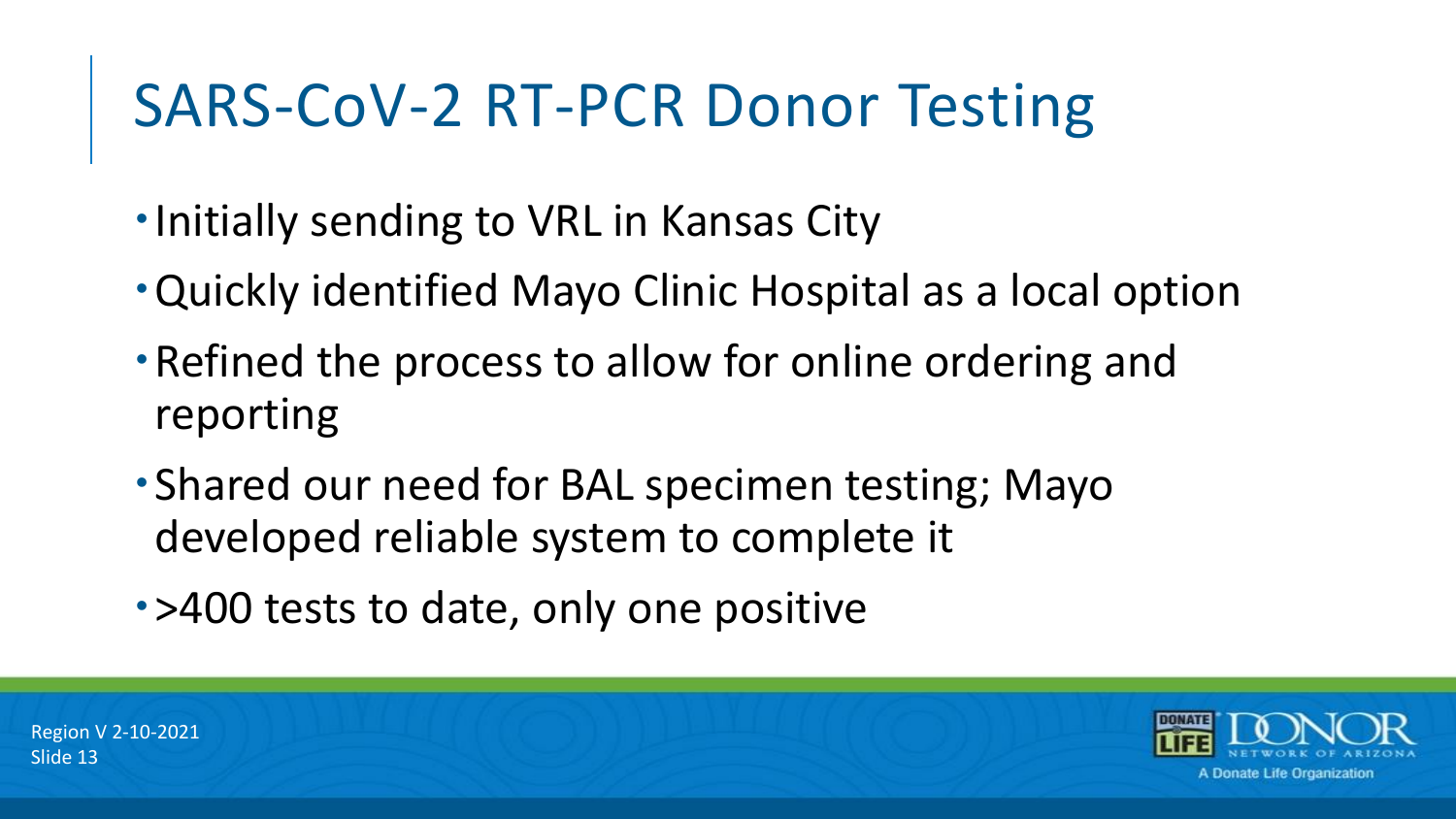### Organ Allocation/Recovery

- Some centers "protected" ICU beds for expected COVID patients, leading to reduced access for transplant candidates
- Delays waiting for test results (donor and candidates)
- Reduction in elective surgeries meant LOTS of free OR time!

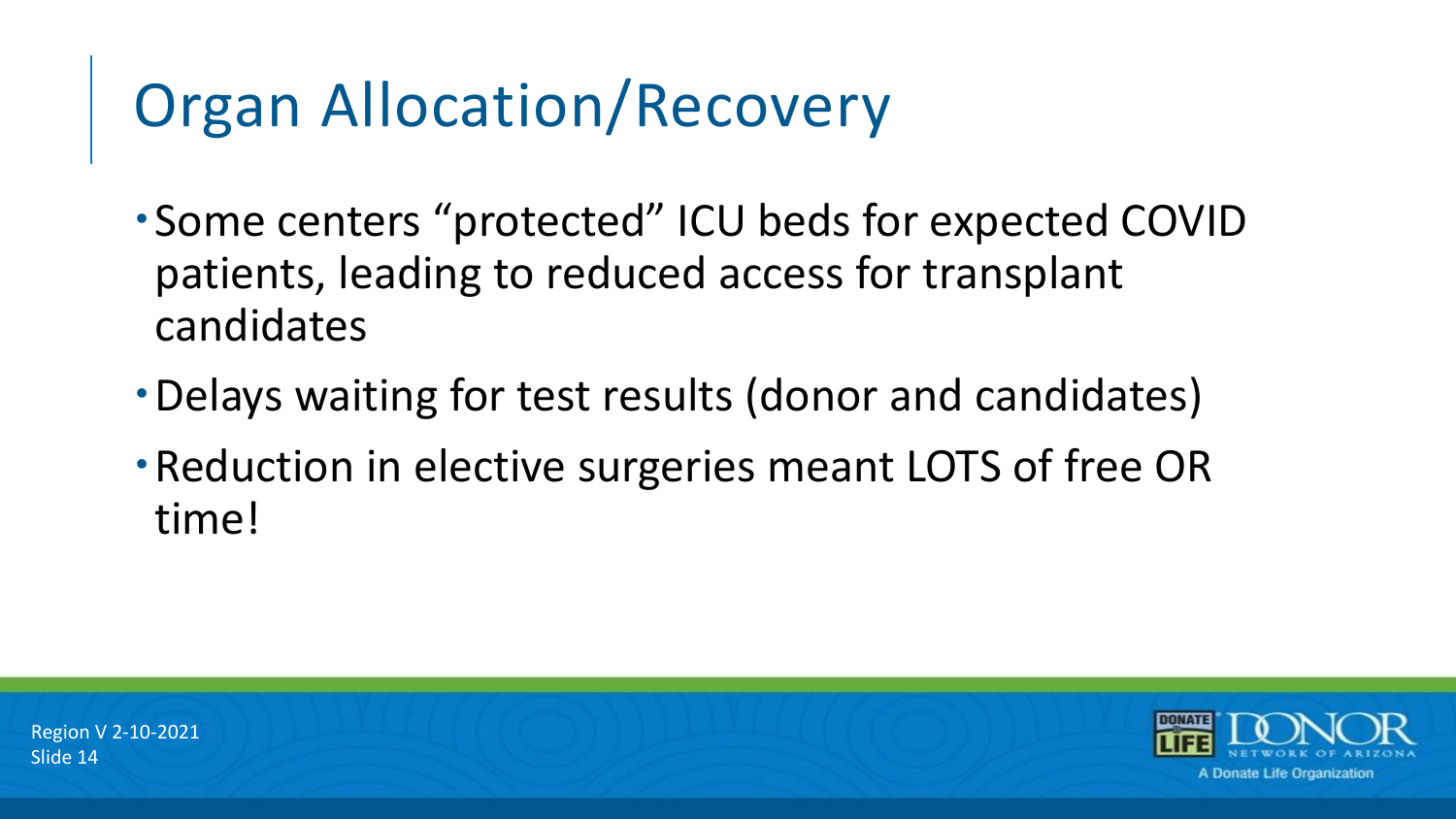#### Other areas affected

- Referral volume up 50% year-over-year
	- Added a COVID phone option and dedicated call-taker
- Tissue and ocular age-adjusted COVID deferrals at ~50%
- New donor registrations down 30%
	- MVD closed or reduced availability for several months

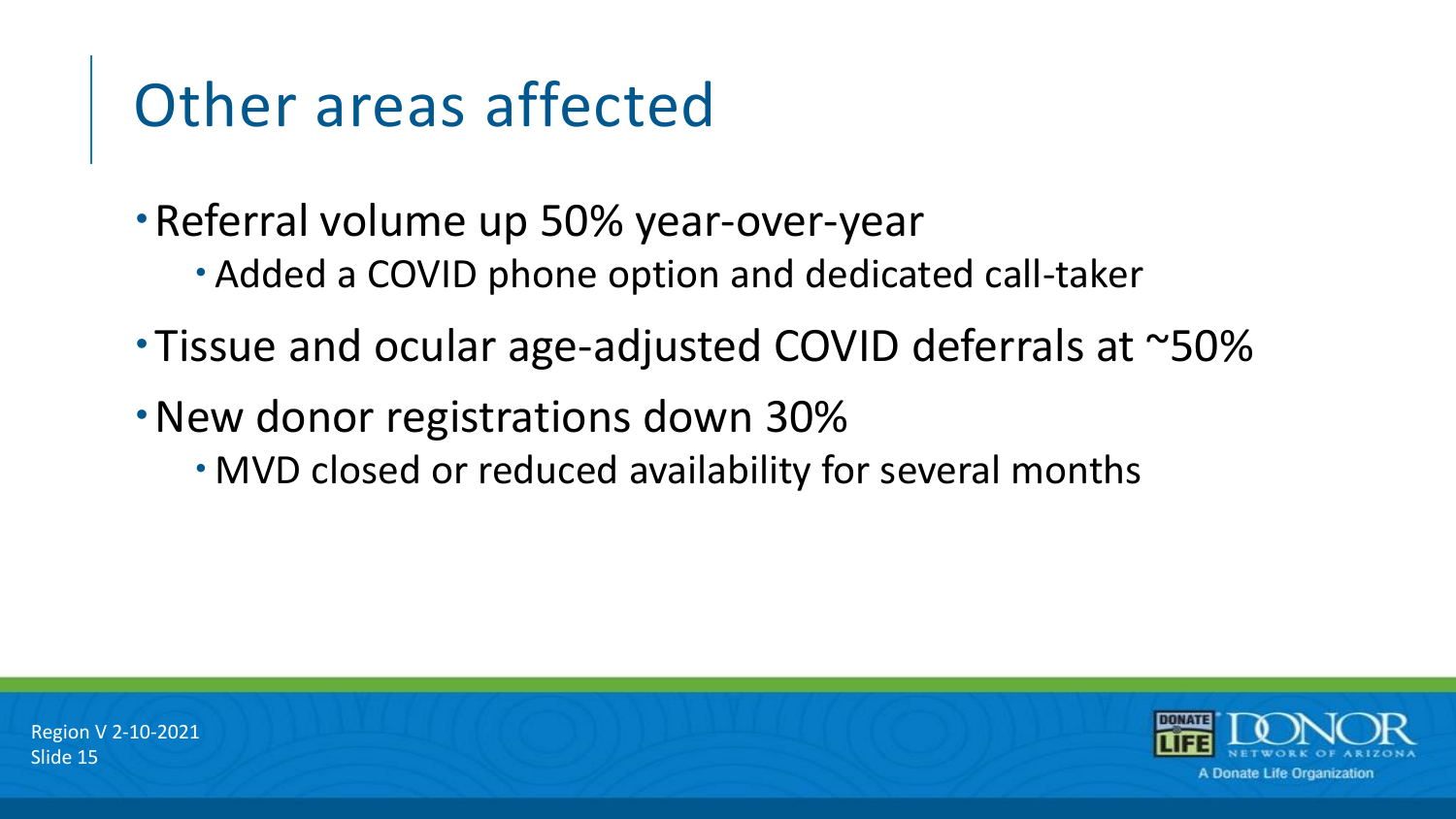# **Today**

- 311 organ donors in 2020, decrease of 3 from 2019
- 954 organs (1,005 in 2019)
- Conversion rate 60.9% (up from 59.4%)
- Office still closed
- Staff vaccinated
- AZ infection steadily decreasing
- Light at the end of the tunnel?